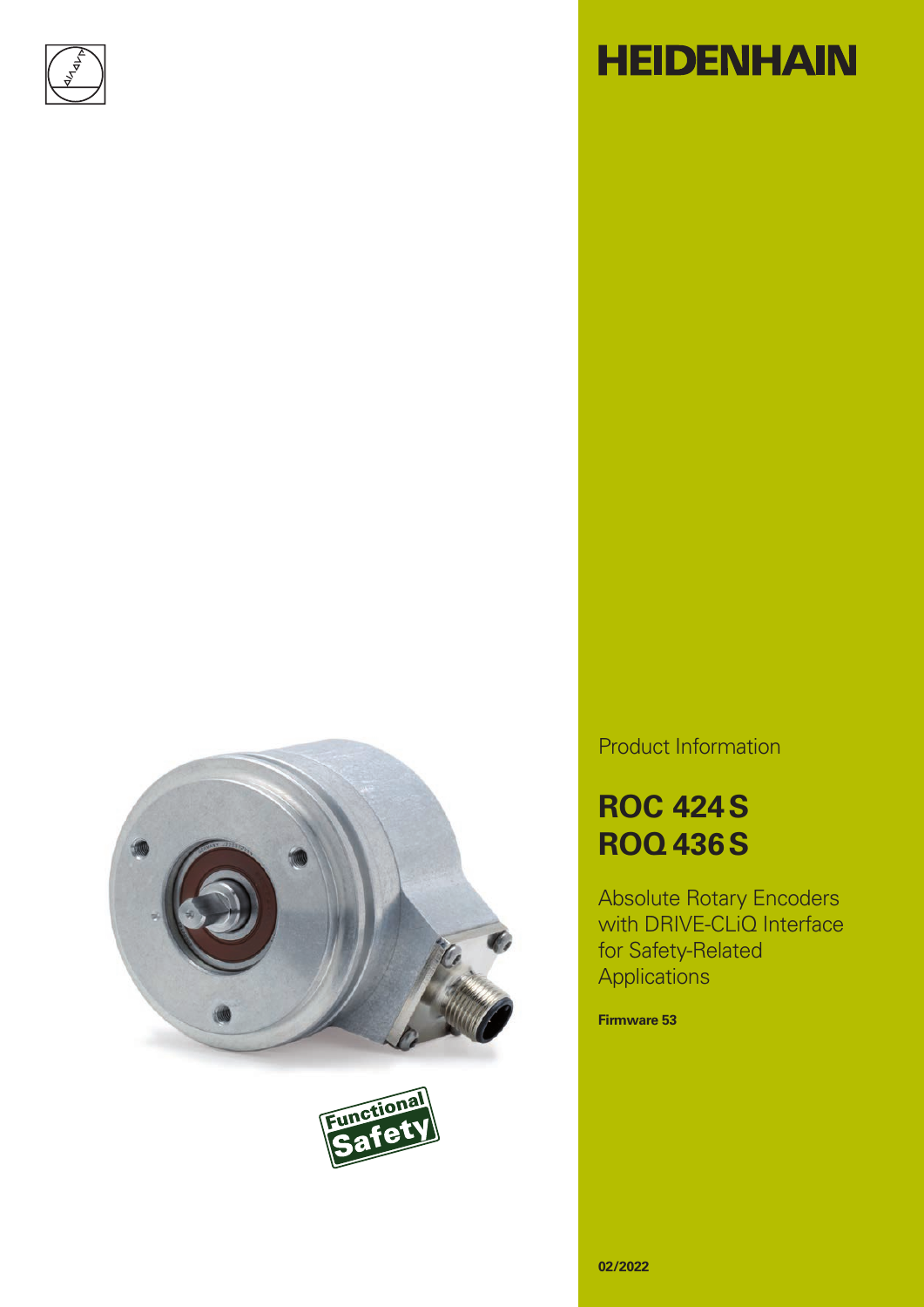- M1 = Measuring point for operating temperature
- M2 = Measuring point for vibration; see also D 741714
- $1 =$  Screw: M4 8.8 with material bonding anti-rotation lock; tightening torque: 2.65 Nm  $\pm$ 0.1 Nm; minimum engagement depth: 6 mm
- 2 = If permissible interface pressure  $P_G \le 280 \text{ N/mm}^2$ , use a washer
- 3 = For information on material properties, see *General mechanical information* in the *Rotary Encoders* brochure
- 4 = Direction of shaft rotation for ascending position values
- 5 = Connector coding

electronics) 3) Information from Siemens as per the document "Certified encoders with DRIVE-CLiQ Dependencies on SIMOTION / SINUMERIK and

| <b>Specifications</b>                                   | <b>ROC 424S singletum</b>                                                                                                                                                                                                   | <b>ROQ 436S multitum</b>                                   |  |  |
|---------------------------------------------------------|-----------------------------------------------------------------------------------------------------------------------------------------------------------------------------------------------------------------------------|------------------------------------------------------------|--|--|
| <b>Functional safety</b><br>for applications with up to | As a single-encoder system for monitoring and control-loop functions:<br>• SIL 2 as per EN 61508 (further basis for testing: EN 61800-5-2)<br>• Category 3, PL d as per EN ISO 13849-1:2015<br>Safe in the singleturn range |                                                            |  |  |
| $PFH^{1}$                                               | $\leq$ 27 $\cdot$ 10 <sup>-9</sup> (probability of dangerous failure per hour)                                                                                                                                              |                                                            |  |  |
| Safe position <sup>2)</sup>                             | Encoder: $\pm$ 1.76° (safety-related measuring step: SM = 0.7°)<br>Mechanical coupling: ±0° (fault exclusion for stator coupling and shaft breakage,<br>designed for accelerations $\leq 300$ m/s <sup>2</sup> )            |                                                            |  |  |
| Interface                                               | DRIVE-CLIQ                                                                                                                                                                                                                  |                                                            |  |  |
| Ordering designation                                    | <b>DQ01</b>                                                                                                                                                                                                                 |                                                            |  |  |
| Firmware                                                | 01.32.26.53                                                                                                                                                                                                                 |                                                            |  |  |
| SINAMICS/SIMOTION <sup>3)</sup>                         | $\geq$ V4.4 HF4                                                                                                                                                                                                             |                                                            |  |  |
| SINUMERIK with safety <sup>3)</sup>                     | $\geq$ V4.4 SP2                                                                                                                                                                                                             |                                                            |  |  |
| Position values per revolution                          | 16777216 (24 bits)                                                                                                                                                                                                          |                                                            |  |  |
| <b>Revolutions</b>                                      | $\overline{a}$                                                                                                                                                                                                              | 4096 (12 bits)                                             |  |  |
| Calculation time TIME_MAX_ACTVAL <sup>4)</sup>          | $\leq 8$ µs                                                                                                                                                                                                                 |                                                            |  |  |
| <b>System accuracy</b>                                  | ±20''                                                                                                                                                                                                                       |                                                            |  |  |
| <b>Electrical connection</b>                            | <b>8-Pin M12 radial flange socket</b> $*^{5}$ (male) or 1 m EPG cable with M12 coupling                                                                                                                                     |                                                            |  |  |
| Supply voltage                                          | DC 24 V (10 V to 28.8 V);<br>up to DC 36.0 V possible without limitation of functional safety                                                                                                                               |                                                            |  |  |
| Power consumption (max.)                                | At 10 V:<br>$\leq$ 950 mW<br>At 28.8 V: $\leq$ 1000 mW                                                                                                                                                                      | At 10 V:<br>$\leq 1050$ mW<br>At 28.8 V:<br>$\leq$ 1150 mW |  |  |
| Current consumption (typical)                           | At 24 V: 38 mA (without load)<br>At 24 V: 43 mA (without load)                                                                                                                                                              |                                                            |  |  |
| Cable length <sup>6)</sup>                              | $\leq 40$ m                                                                                                                                                                                                                 |                                                            |  |  |

\* This preferred version is available on short notice<br>
<sup>1)</sup> For use at ≤ 1000 m above sea level (≤ 6000 m above sea level upon request)<br>
<sup>2)</sup> Further tolerances may arise in the downstream electronics after position valu

- SINAMICS Hardware and Software versions" (version: 06/2021) 4) The calculation time TIME\_MAX\_ACTVAL specifies the earliest time (relative to the request time) after which the transfer of data from
- the encoder to the control can begin (data such as position or diagnostic data)<br>
<sup>5)</sup> Cable outlet with cable length > 0.5 m requires strain relief for the cable;<br>
Inange socket versions may be used only with plastic-coat
- 
- flange socket versions may be used only with plastic-coated M12 mating connectors 6) See also the *Cables and Connectors* brochure, as well as the *Interfaces of HEIDENHAIN Encoders*

DRIVE-CLiQ is a registered trademark of Siemens Aktiengesellschaft

|                                                                                                                                       | <b>ROQ 436S multitum</b>                                           |  |  |
|---------------------------------------------------------------------------------------------------------------------------------------|--------------------------------------------------------------------|--|--|
| ystem for monitoring and control-loop functions:<br>608 (further basis for testing: EN 61800-5-2)<br>per EN ISO 13849-1:2015<br>range |                                                                    |  |  |
| of dangerous failure per hour)                                                                                                        |                                                                    |  |  |
| ty-related measuring step: $SM = 0.7^{\circ}$ )<br>tions $\leq 300 \text{ m/s}^2$ )                                                   | ±0° (fault exclusion for stator coupling and shaft breakage,       |  |  |
|                                                                                                                                       |                                                                    |  |  |
|                                                                                                                                       |                                                                    |  |  |
|                                                                                                                                       |                                                                    |  |  |
|                                                                                                                                       |                                                                    |  |  |
|                                                                                                                                       |                                                                    |  |  |
|                                                                                                                                       |                                                                    |  |  |
|                                                                                                                                       | 4096 (12 bits)                                                     |  |  |
|                                                                                                                                       |                                                                    |  |  |
|                                                                                                                                       |                                                                    |  |  |
|                                                                                                                                       | ge socket* <sup>5)</sup> (male) or 1 m EPG cable with M12 coupling |  |  |
| V:<br>ble without limitation of functional safety                                                                                     |                                                                    |  |  |

### **ROC 424S/ROQ 436S series**

### with synchro flange

- **• Rotary encoders for absolute position measurement with safe singleturn information**
- **• Rotary encoders for separate shaft coupling**
- **• 01C synchro flange**
- **• 92A solid shaft with flat**



 $42.7 \pm 0.5$ 

 $70.08$  A

 $\boxed{\circ$   $\oslash$  0.08 B

 $\frac{\infty}{10}$ 







 $9.5 + 0$ 

 $\varnothing$  6  $\frac{0.01}{-0.02}$ 



89

 $\overline{\circ}$ 













 $\boxed{A}$  = Encoder bearing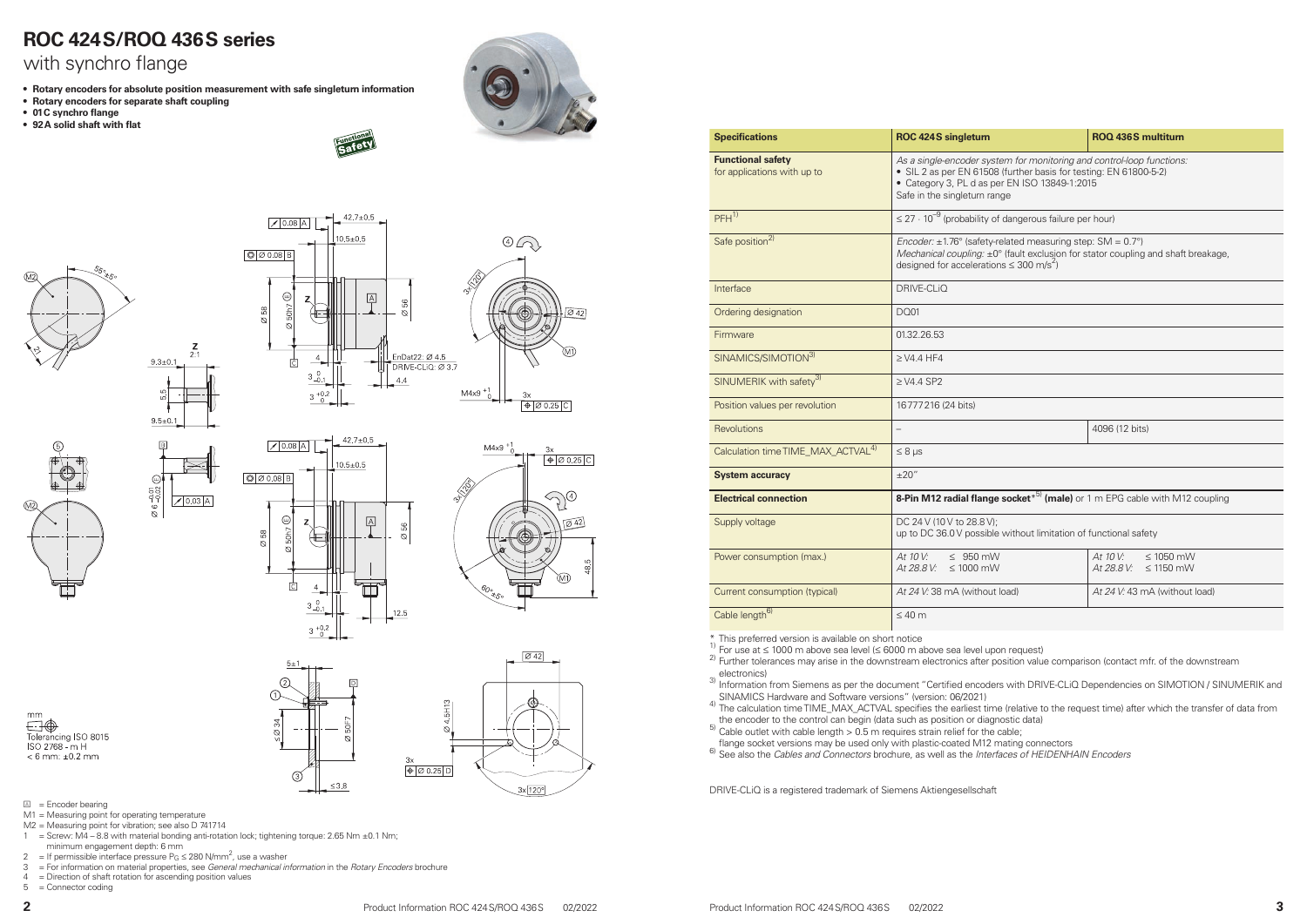### **ROC 424S/ROQ 436S series** with clamping flange

- **• Rotary encoders for absolute position measurement with safe singleturn information**
- **• Rotary encoders for separate shaft coupling**
- **• 39A clamping flange**
- **• 03D solid shaft with flat**





 $\mathbb{A}$  = Encoder bearing

- M1 = Measuring point for operating temperature
- M2 = Measuring point for vibration; see also D 741714
- $1 =$  Screw: M4 8.8 with material bonding anti-rotation lock; tightening torque: 2.65 Nm  $\pm$ 0.1 Nm; minimum engagement depth: 6 mm
- 2 = If permissible interface pressure  $P_G \le 280 \text{ N/mm}^2$ , use a washer
- 3 = For information on material properties, see *General mechanical information* in the *Rotary Encoders* brochure
- 4 = Direction of shaft rotation for ascending position values
- 5 = Connector coding











| <b>Specifications</b>                                                            | <b>ROC 424S singleturn</b>                                                                                                                                                                               | <b>ROQ 436S multiturn</b> |  |  |
|----------------------------------------------------------------------------------|----------------------------------------------------------------------------------------------------------------------------------------------------------------------------------------------------------|---------------------------|--|--|
| <b>Shaft</b>                                                                     | Solid shaft $D = 6$ mm with flat (92A)                                                                                                                                                                   |                           |  |  |
| Speed <sup>1)</sup>                                                              | $\leq$ 15000 rpm                                                                                                                                                                                         | $\leq$ 12000 rpm          |  |  |
| Starting torque at 20 °C (typical)                                               | $\leq 0.01$ Nm                                                                                                                                                                                           |                           |  |  |
| Moment of inertia of rotor                                                       | $\leq$ 2.9 $\cdot$ 10 <sup>-6</sup> kgm <sup>2</sup>                                                                                                                                                     |                           |  |  |
| Angular acceleration of rotor                                                    | $\leq 1 \cdot 10^5$ rad/s <sup>2</sup>                                                                                                                                                                   |                           |  |  |
| Shaft load                                                                       | Axial: $\leq 40$ N; radial: $\leq 60$ N at shaft end                                                                                                                                                     |                           |  |  |
| <b>Vibration</b> 55 Hz to 2000 Hz <sup>2)</sup><br><b>Shock 6 ms</b>             | $\leq 300 \text{ m/s}^2$ (EN 60068-2-6)<br>$\leq$ 2000 m/s <sup>2</sup> (EN 60068-2-27)                                                                                                                  |                           |  |  |
| Operating temperature <sup>3)</sup>                                              | $-40$ °C to 100 °C                                                                                                                                                                                       |                           |  |  |
| <b>Trigger threshold</b> for exceeded<br>temperature error message <sup>4)</sup> | 117 °C in the scanning ASIC (measuring accuracy of internal temperature sensor.<br>$\pm 2$ K at 117 °C)                                                                                                  |                           |  |  |
| <b>Relative humidity</b>                                                         | $\leq$ 93 % (40 °C/21 d as per EN 60068-2-78), condensation excluded                                                                                                                                     |                           |  |  |
| <b>Protection rating EN 60529</b>                                                | IP67 on housing; IP64 at shaft inlet<br>(read about "insulation" under Electrical safety in the Interfaces of HEIDENHAIN Encoders<br>brochure; contamination from the ingress of fluids must be avoided) |                           |  |  |
| <b>Mass</b>                                                                      | $\approx 0.3$ kg                                                                                                                                                                                         |                           |  |  |
| <b>ID</b> number                                                                 | 1179140-05*<br>1179140-04                                                                                                                                                                                | 1176752-05<br>1176752-04* |  |  |

\* This preferred version is available on short notice<br>
<sup>1)</sup> At ≥ 2 position requests per revolution<br>
<sup>2)</sup> 10 Hz to 55 Hz constant over 4.9 mm peak to peak<br>
<sup>3)</sup> For information on operating temperature, shaft speed, and s

brochure 4) The internal temperature evaluation is not designed for functional safety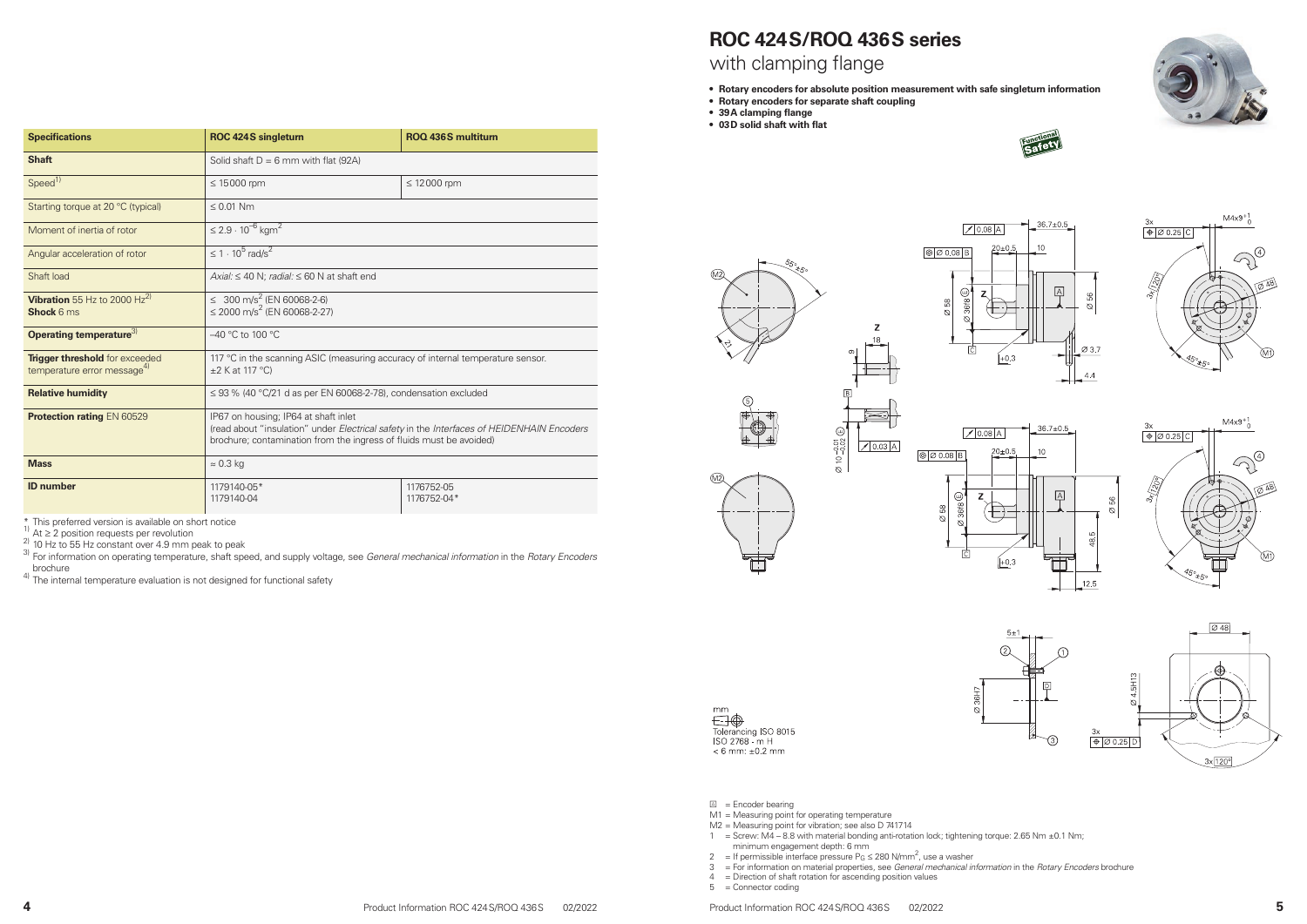| <b>Specifications</b>                                   | <b>ROC 424S singleturn</b>                                                                                                                                                                                                  | <b>ROQ 436S multiturn</b>                                  |  |  |  |
|---------------------------------------------------------|-----------------------------------------------------------------------------------------------------------------------------------------------------------------------------------------------------------------------------|------------------------------------------------------------|--|--|--|
| <b>Functional safety</b><br>for applications with up to | As a single-encoder system for monitoring and control-loop functions:<br>• SIL 2 as per EN 61508 (further basis for testing: EN 61800-5-2)<br>• Category 3, PL d as per EN ISO 13849-1:2015<br>Safe in the singleturn range |                                                            |  |  |  |
| $PFH$ <sup>1)</sup>                                     | $\leq$ 27 $\cdot$ 10 <sup>-9</sup> (probability of dangerous failure per hour)                                                                                                                                              |                                                            |  |  |  |
| Safe position <sup>2)</sup>                             | Encoder: $\pm$ 1.76° (safety-related measuring step: SM = 0.7°)<br>Mechanical coupling: ±0° (fault exclusion for stator coupling and shaft breakage,<br>designed for accelerations $\leq 300$ m/s <sup>2</sup> )            |                                                            |  |  |  |
| Interface                                               | <b>DRIVE-CLIQ</b>                                                                                                                                                                                                           |                                                            |  |  |  |
| Ordering designation                                    | <b>DQ01</b>                                                                                                                                                                                                                 |                                                            |  |  |  |
| Firmware                                                | 01.32.26.53                                                                                                                                                                                                                 |                                                            |  |  |  |
| SINAMICS/SIMOTION                                       | $\geq$ V4.4 HF4                                                                                                                                                                                                             |                                                            |  |  |  |
| SINUMERIK with safety                                   | $\geq$ V4.4 SP2                                                                                                                                                                                                             |                                                            |  |  |  |
| Position values per revolution                          | 16777216 (24 bits)                                                                                                                                                                                                          |                                                            |  |  |  |
| <b>Revolutions</b>                                      | $\overline{\phantom{0}}$                                                                                                                                                                                                    | 4096 (12 bits)                                             |  |  |  |
| Calculation time TIME_MAX_ACTVAL <sup>4)</sup>          | $\leq 8 \mu s$                                                                                                                                                                                                              |                                                            |  |  |  |
| <b>System accuracy</b>                                  | ±20''                                                                                                                                                                                                                       |                                                            |  |  |  |
| <b>Electrical connection</b>                            | <b>8-pin M12 radial flange socket</b> $*^{5}$ (male) or 1 m EPG cable with M12 coupling                                                                                                                                     |                                                            |  |  |  |
| Supply voltage                                          | DC 24 V (10 V to 28.8 V);<br>up to DC 36.0 V possible without limitation of functional safety                                                                                                                               |                                                            |  |  |  |
| Power consumption (max.)                                | At 10 V:<br>$\leq$ 950 mW<br>$At 28.8 V: \leq 1000$ mW                                                                                                                                                                      | At 10 V:<br>$\leq 1050$ mW<br>At 28.8 V:<br>$\leq$ 1150 mW |  |  |  |
| Current consumption (typical)                           | At 24 V: 38 mA (without load)<br>At 24 V: 43 mA (without load)                                                                                                                                                              |                                                            |  |  |  |
| Cable length <sup>6)</sup>                              | $\leq 40$ m                                                                                                                                                                                                                 |                                                            |  |  |  |

a sa T

\* This preferred version is available on short notice<br>
1) For use at  $\leq$  1000 m above sea level ( $\leq$  6000 m above sea level upon request)<br>
2) Further tolerances may arise in the downstream electronics after position v electronics)

- 3) Information from Siemens as per the document "Certified encoders with DRIVE-CLiQ Dependencies on SIMOTION / SINUMERIK and
- SINAMICS Hardware and Software versions" (version: 06/2021)<br><sup>4)</sup> The calculation time TIME\_MAX\_ACTVAL specifies the earliest time (relative to the request time) after which the transfer of data from
- the encoder to the control can begin (data such as position or diagnostic data)<br><sup>5)</sup> Cable outlet with cable length > 0.5 m requires strain relief for the cable;
- 
- flange socket versions may be used only with plastic-coated M12 mating connectors 6) See also the *Cables and Connectors* brochure, as well as the *Interfaces of HEIDENHAIN Encoders*

\* This preferred version is available on short notice<br>
1) At  $\geq$  2 position requests per revolution<br>
2) 10 Hz to 55 Hz constant over 4.9 mm peak to peak<br>
3) For information on operating temperature, shaft speed, and sup brochure

4) The internal temperature evaluation is not designed for functional safety

DRIVE-CLiQ is a registered trademark of Siemens Aktiengesellschaft

| <b>Specifications</b>                                                     | <b>ROC 424S singletum</b>                                                                                                                                                                        | <b>ROQ 436S multitum</b>  |  |  |  |  |
|---------------------------------------------------------------------------|--------------------------------------------------------------------------------------------------------------------------------------------------------------------------------------------------|---------------------------|--|--|--|--|
| <b>Shaft</b>                                                              | Solid shaft $D = 10$ mm with flat (03D)                                                                                                                                                          |                           |  |  |  |  |
| Speed $\overline{1}$                                                      | $\leq 15000$ rpm<br>$\leq 12000$ rpm                                                                                                                                                             |                           |  |  |  |  |
| Starting torque at 20 °C (typical)                                        | $\leq 0.01$ Nm                                                                                                                                                                                   |                           |  |  |  |  |
| Moment of inertia of rotor                                                | $\leq$ 2.9 $\cdot$ 10 <sup>-6</sup> kgm <sup>2</sup>                                                                                                                                             |                           |  |  |  |  |
| Angular acceleration of rotor                                             | $\leq 1 \cdot 10^5$ rad/s <sup>2</sup>                                                                                                                                                           |                           |  |  |  |  |
| Shaft load                                                                | Axial: $\leq 40$ N; radial: $\leq 60$ N at shaft end                                                                                                                                             |                           |  |  |  |  |
| <b>Vibration</b> 55 Hz to 2000 Hz <sup>2)</sup><br><b>Shock 6 ms</b>      | $\leq 300 \text{ m/s}^2$ (EN 60068-2-6)<br>$\leq$ 2000 m/s <sup>2</sup> (EN 60068-2-27)                                                                                                          |                           |  |  |  |  |
| Operating temperature <sup>3)</sup>                                       | $-40$ °C to 100 °C                                                                                                                                                                               |                           |  |  |  |  |
| Trigger threshold for exceeded<br>temperature error message <sup>4)</sup> | 117 °C in the scanning ASIC (measuring accuracy of internal temperature sensor.<br>$\pm 2$ K at 117 °C)                                                                                          |                           |  |  |  |  |
| <b>Relative humidity</b>                                                  | $\leq$ 93% (40 °C/21 d as per EN 60068-2-78); condensation excluded                                                                                                                              |                           |  |  |  |  |
| <b>Protection rating EN 60529</b>                                         | IP67 for housing; IP64 at shaft inlet<br>(read about "insulation" under Electrical safety in the Interfaces of HEIDENHAIN<br>brochure; contamination from the ingress of fluids must be avoided) |                           |  |  |  |  |
| <b>Mass</b>                                                               | $\approx 0.3$ kg                                                                                                                                                                                 |                           |  |  |  |  |
| <b>ID</b> number                                                          | 1179141-04*<br>1179141-05                                                                                                                                                                        | 1176753-06*<br>1176753-05 |  |  |  |  |

| <b>ROC 424S singletum</b>                                                                                                                                                                                 | <b>ROQ 436S multitum</b> |  |  |  |
|-----------------------------------------------------------------------------------------------------------------------------------------------------------------------------------------------------------|--------------------------|--|--|--|
| Solid shaft $D = 10$ mm with flat (03D)                                                                                                                                                                   |                          |  |  |  |
| $\leq$ 15000 rpm                                                                                                                                                                                          | $\leq$ 12000 rpm         |  |  |  |
| $\leq 0.01$ Nm                                                                                                                                                                                            |                          |  |  |  |
| $\leq$ 2.9 $\cdot$ 10 <sup>-6</sup> kgm <sup>2</sup>                                                                                                                                                      |                          |  |  |  |
| $\leq 1 \cdot 10^5$ rad/s <sup>2</sup>                                                                                                                                                                    |                          |  |  |  |
| $Axial: \leq 40$ N; radial: $\leq 60$ N at shaft end                                                                                                                                                      |                          |  |  |  |
| $\leq 300 \text{ m/s}^2$ (EN 60068-2-6)<br>≤ 2000 m/s <sup>2</sup> (EN 60068-2-27)                                                                                                                        |                          |  |  |  |
| $-40$ °C to 100 °C                                                                                                                                                                                        |                          |  |  |  |
| 117 °C in the scanning ASIC (measuring accuracy of internal temperature sensor.<br>$\pm$ 2 K at 117 °C)                                                                                                   |                          |  |  |  |
| $\leq$ 93% (40 °C/21 d as per EN 60068-2-78); condensation excluded                                                                                                                                       |                          |  |  |  |
| IP67 for housing; IP64 at shaft inlet<br>(read about "insulation" under Electrical safety in the Interfaces of HEIDENHAIN Encoders<br>brochure; contamination from the ingress of fluids must be avoided) |                          |  |  |  |
| $\approx 0.3$ kg                                                                                                                                                                                          |                          |  |  |  |
|                                                                                                                                                                                                           |                          |  |  |  |

| 1176753-06*<br>1176753-05 |  |
|---------------------------|--|
|---------------------------|--|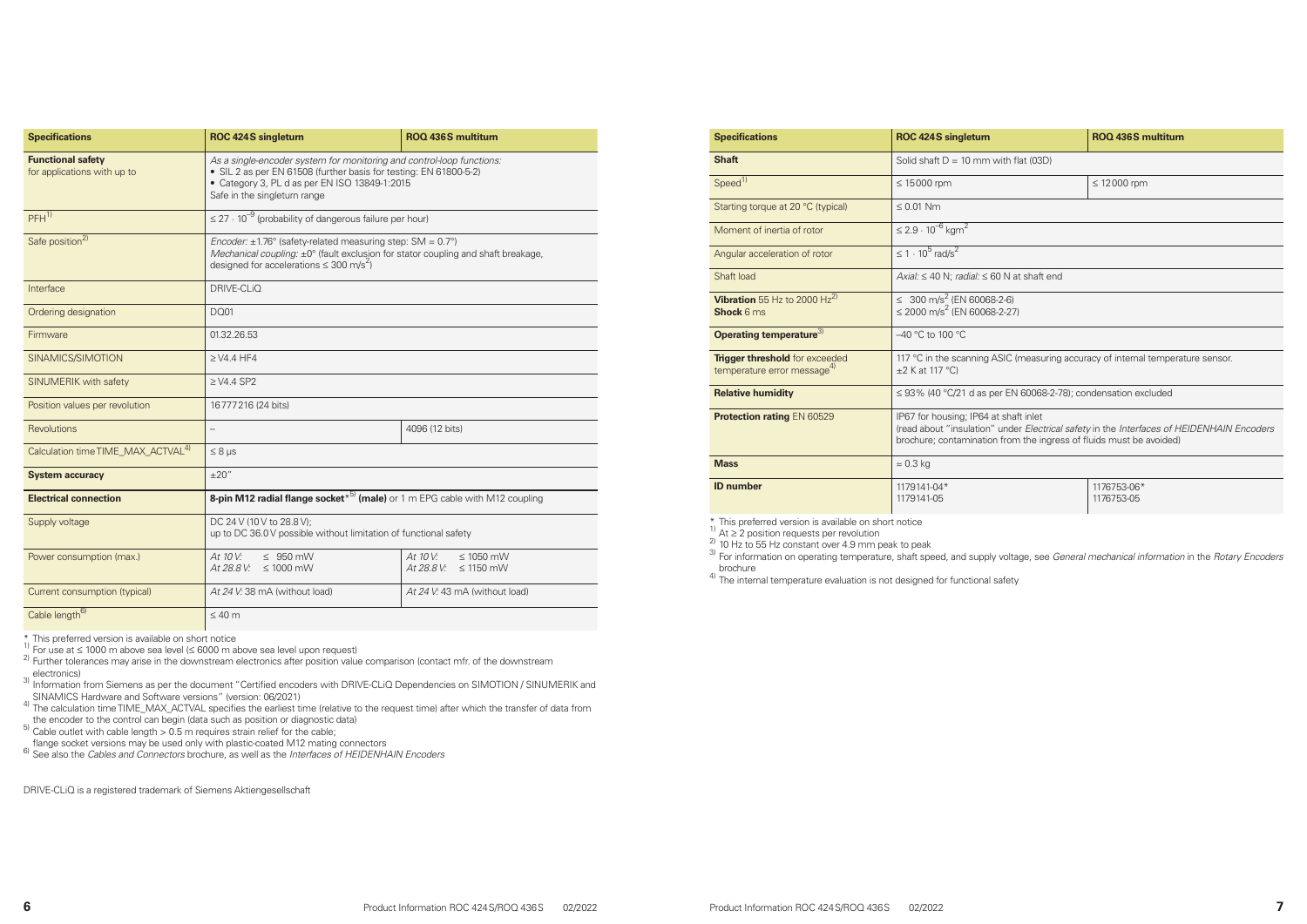### **Integrated temperature evaluation**

These rotary encoders feature an internal temperature sensor integrated into the encoder electronics. The digitized temperature value is transmitted purely serially via the DRIVE-CLiQ interface. Please bear in mind that neither the temperature measurement nor the transmission of the temperature value is safe in terms of functional safety.

The temperature measured by the internal temperature sensor is higher by a devicespecific and application-specific amount than the temperature at measuring point M1, as shown in the dimension drawing.

The rotary encoders are centered by means of the centering collar of the synchro or clamping flange and are secured with screws at their front. Mechanical fault exclusion can be ensured only when mounting with three M4 screws of strength class 8.8 and at a minimum engagement depth of 6 mm in the rotary encoder flange. Screws are not included in delivery. The machine designer is responsible for specifying a material bonding anti-rotation lock for the screws depending on the application.

Fault exclusion was calculated based on a material bonding anti-rotation lock with a thread friction coefficient of between 0.1 and 0.16. The holes for the screws must be designed in accordance with EN 20273 (medium). The washers must be used for materials with permissible interface pressures of  $\leq$  280 N/mm<sup>2</sup>.

Upon reaching a trigger threshold for the internal temperature sensor, these rotary encoders issue an "Alarm 405" error message. This threshold may vary depending on the encoder and is stated in the specifications. During operation, it is recommended that the temperature be kept adequately below the error-message threshold.

The encoder's intended use requires compliance with the operating temperature at measuring point M1.

### **Mounting**

#### **Mounting**



### **Further information:**

For mounting information and mounting aids, see the mounting instructions in the *Rotary Encoders* brochure.

The firmware version can be read out over the DRIVE-CLiQ parameter "Act\_FW\_Version" (index 0). The final two digits of the displayed value are decisive.

With EnDat 2.2 encoders, valuation numbers can be read cyclically from the encoder to evaluate its functioning. The valuation numbers provide the current state of the encoder and ascertain the encoder's "function reserves." These function reserves are also transmitted via the DRIVE-CLiQ interface and can be displayed in the higher-level control. Further information is available from HEIDENHAIN upon request.

### **More information:**

For the customer-side mounting design, the material specifications for steel apply to the customer-side shaft. For the customer-side stator, the material specifications for aluminum apply.

Note the other material properties in the *Rotary Encoders* brochure (ID349529-xx).